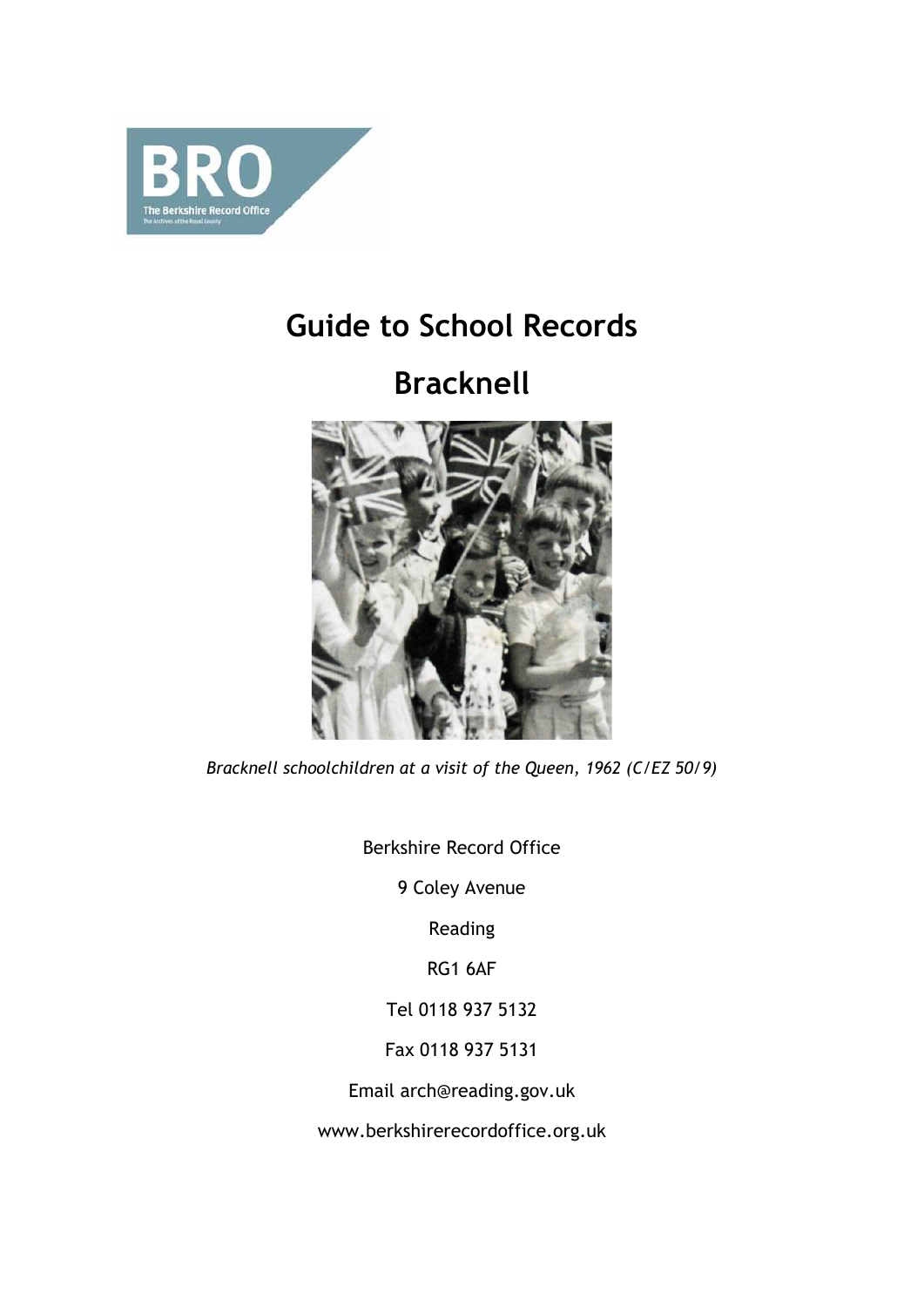## **Using this Guide**

This is a guide to sources at the BRO for schools in the Bracknell area. It is arranged in alphabetical order of civil parish, and then by the different kinds of record available.

The references after each entry should be quoted if you would like to see that item. For more information, please look up the reference in the appropriate catalogue.

Please note that BRO does not hold individual pupil records or exam results.

If you would like to visit the office to carry out research, please make an appointment. Please see our **Planning Your Visit** leaflet for more information*.*

## **Note on Closure**

Access to documents containing personal information is usually restricted to a minimum of 50 years after the last entry in a document. If you wish to see a restricted item please ask a member of staff.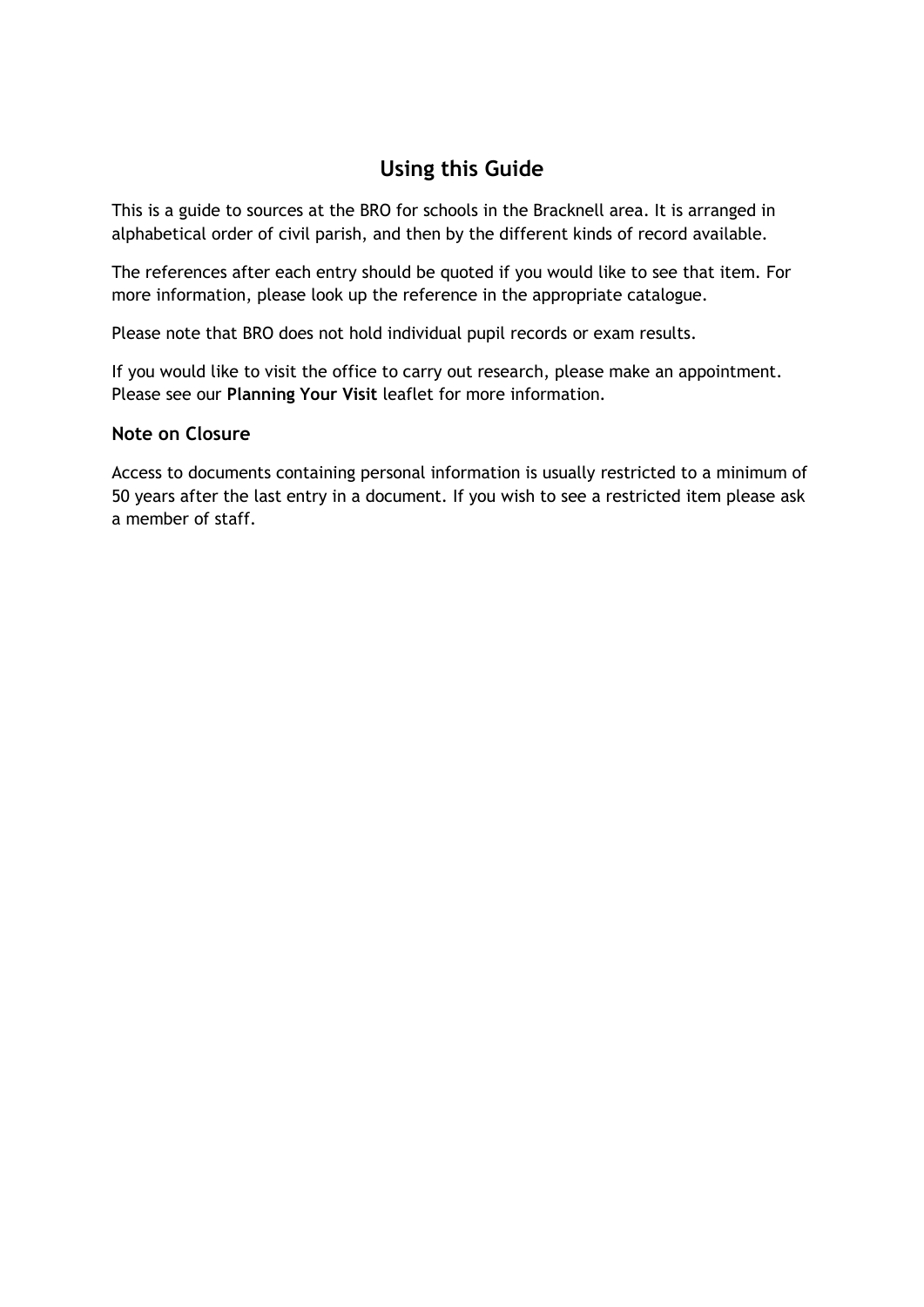| <b>Binfield</b>                                         |                           |            |                                                                    |
|---------------------------------------------------------|---------------------------|------------|--------------------------------------------------------------------|
| All Saints CE Primary                                   | <b>Admission Register</b> | 1877-1987  | D/P18/25/20-23;                                                    |
|                                                         |                           |            | 90/SCH/14/2                                                        |
|                                                         | Log Book                  | 1877-1982  | D/P18/25/16-18                                                     |
|                                                         | Minutes                   | 1903-1952  | D/P18/28/26; Microfiche<br>00006/G                                 |
|                                                         | Other records             | 1824-1987  | C/CL/E4/8; D/P18/25/7-<br>9, 15, 18A, 24-33;<br>Microfiche 00006/F |
| St Mark's CE Primary                                    | <b>Admission Register</b> | 1921-1987  | 89/SCH/47/4;<br>90/SCH/14/1                                        |
|                                                         | Plans                     | 1906-1915  | D/P18/25/6                                                         |
|                                                         | Log Book                  | 1874-1987  | 89/SCH/47/1-3                                                      |
|                                                         | <b>Minutes</b>            | 1910-1952  | D/P18/25/11;<br>D/P18/28/26                                        |
|                                                         | Other records             | 1884-1987  | C/CL/E4/8; D/P18/25/5,<br>6, 12-14; 89/SCH/47/5                    |
| <b>Wynyard Preparatory</b>                              | Plans                     | 1945-1948  | RD/E/SB8/113                                                       |
| <b>Bracknell</b>                                        |                           |            |                                                                    |
| <b>Birch Hill Junior and</b>                            | <b>Minutes</b>            | 1976-1986  | 86/ED/97, 99                                                       |
| Infant                                                  | Photograph                | 1990-2007  | D/EX2698/1/1                                                       |
| <b>Bracknell College of</b><br><b>Further Education</b> | Minutes                   | 1962-1981  | 83/ED/19, 20; 85/ED/34,<br>42                                      |
|                                                         | Plans                     | 1961-1966  | C/CL/L2/822                                                        |
| <b>Bracknell County</b><br>Grammar, School Lane         | Plans                     | 1957-1965  | C/CL/L2/911; 969                                                   |
| <b>Bracknell County Junior</b>                          | Plans                     | 1962-1963; | C/CL/L2/876;                                                       |
| Infants and Junior<br>School, Streets Lane              |                           | 1965-1966  | C/CL/L2/1026                                                       |
| <b>Brakenhale County</b><br>Secondary                   | Minutes                   | 1957-1958  | C/EM194                                                            |
| <b>Chavey Down Infants</b>                              | Other records             | 1884       | D/P165/28/24                                                       |
| Foxhill County Primary                                  | Plans                     | 1957-1958  | C/AR/P4/19/1-11;<br>C/CL/L2/645/1-5;<br>C/CL/L2/702/1-7            |
|                                                         | <b>Minutes</b>            | 1959-1977  | C/EM212                                                            |
| Garth Hill Secondary<br>(previously The Garth           | Plans                     | 1952-1953  | C/AR/P3/4/1-16;<br>C/CL/L2/490/1-12                                |
| and Wick Hill County<br>Schools)                        | <b>Minutes</b>            | 1955-1978  | C/EM81, 82, 195;<br>77/ED/8-9                                      |
|                                                         | Other records             | 1951-1969  | C/CL/E4/16                                                         |
| <b>Great Hollands Infant</b>                            | <b>Minutes</b>            | 1971-1985  | C/EM249; 83/ED/3,<br>88/ED/83                                      |
| <b>Great Hollands Junior</b>                            | <b>Minutes</b>            | 1971-1985  | C/EM249; 83/ED/3,<br>88/ED/84                                      |
| Harmans Water Primary                                   | <b>Admission Register</b> | 1964-1975  | 89/SCH/38/2                                                        |
| (previously Harmans                                     | Plans                     | 1963       | C/CL/L2/912                                                        |
| Water Infant and                                        | Log Book                  | 1983-1987  | 89/SCH/38/1                                                        |
| Junior)                                                 | <b>Minutes</b>            | 1964-1986  | 82/ED/21, 88/ED/59                                                 |
|                                                         | Other records             | 1968-1988  | 89/SCH/38/3                                                        |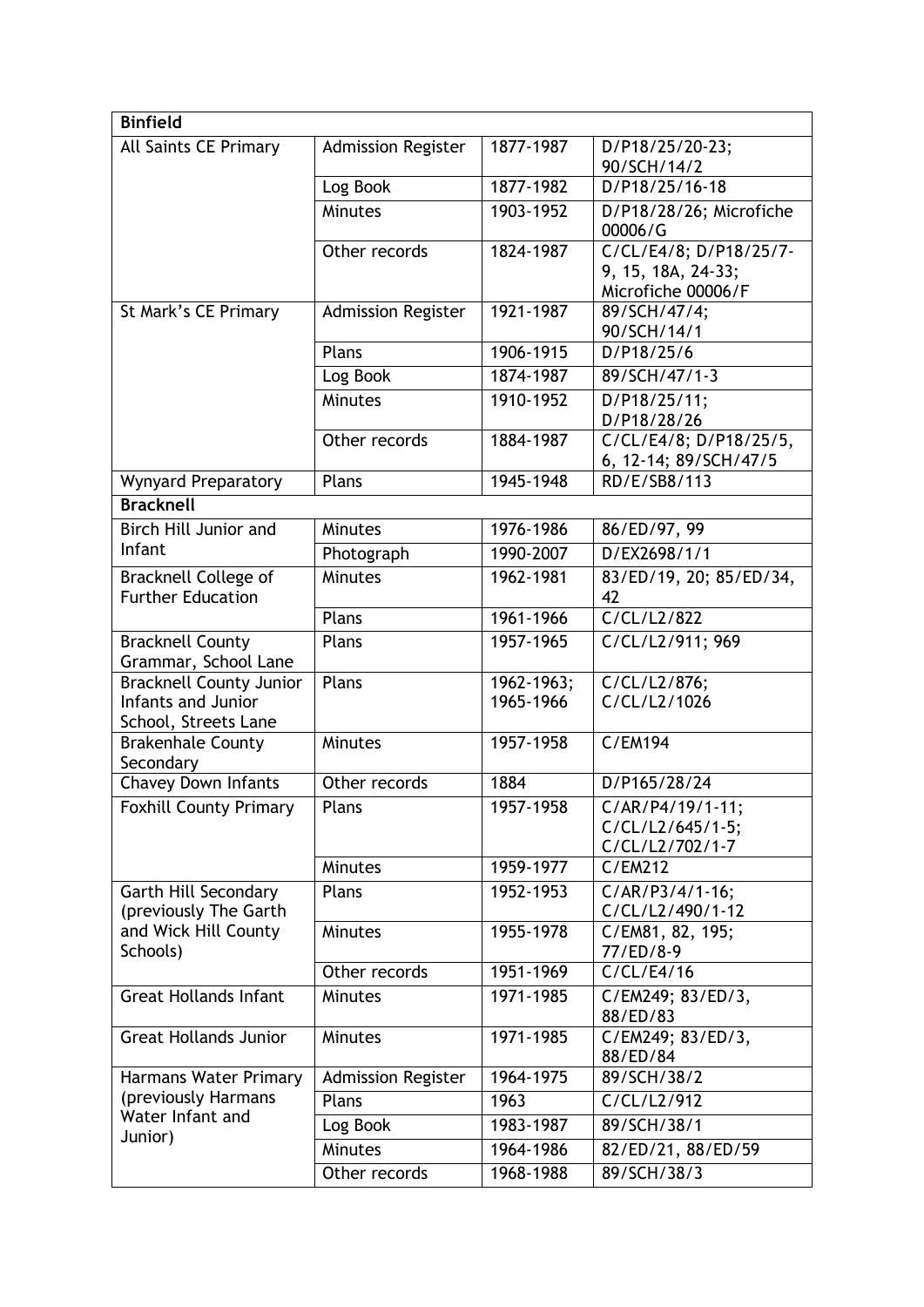| <b>Holly Spring County</b>                                                                                    | <b>Minutes</b>            | 1975-1986   | 88/ED/61                            |
|---------------------------------------------------------------------------------------------------------------|---------------------------|-------------|-------------------------------------|
| Infant                                                                                                        |                           |             |                                     |
| <b>Holly Spring County</b><br>Junior (previously<br>Bullbrook CP, Bracknell<br>Council, Bracknell CE          | <b>Admission Register</b> | 1905-1981   | C/ER69/1-7;                         |
|                                                                                                               | Plans                     | c.1860-1960 | 89/SCH/22/1<br>C/AR/P4/20/1-17;     |
|                                                                                                               |                           |             | C/CL/L2/715/1-10;                   |
| and Bracknell National)                                                                                       |                           |             | C/CL/L2/742/1-6;                    |
|                                                                                                               |                           |             | C/EZ50/3; D/EX268/7                 |
|                                                                                                               | Log Book                  | 1866-1981   | C/EL45/1-5; C/EL125/1-3             |
|                                                                                                               | <b>Minutes</b>            | 1922-1986   | C/EM43, 80, 83; 83/ED/2,            |
|                                                                                                               |                           |             | 4; 85/ED/12; 88/ED/61               |
|                                                                                                               | Photograph                | 19c-1981    | C/EC/1/10; C/EZ50/4-11,             |
|                                                                                                               |                           |             | 15, 19-24                           |
|                                                                                                               | <b>Punishment Book</b>    | 1916-1976   | $\overline{C}/EZ55/1$               |
|                                                                                                               | Other records             | 1855-1905   | C/CL/E4/11/1-2;                     |
|                                                                                                               |                           |             | C/EZ50/1-2, 2-14, 16-18;            |
|                                                                                                               |                           |             | D/P165/28/21-23;<br>89/SCH/22/2     |
| Kennel Lane Special                                                                                           | <b>Admission Register</b> | 1965-1985   | 95/SCH/7/1; 95/SCH/8/1              |
| (previously Berek                                                                                             | Plans                     | 1964-1965;  | C/CL/L2/999;                        |
| Special and Braybrooke                                                                                        |                           | 1966        | C/CL/E3/3/4                         |
| Special)                                                                                                      | Log Book                  | 1981-1985   | 95/SCH/7/2                          |
|                                                                                                               | Minutes                   | 1969-1982   | 84/ED/3; 88/ED/2                    |
|                                                                                                               | Other records             | 1967-1987   | C/CL/E3/3/3; 89/ED/22               |
| <b>Meadow Vale County</b>                                                                                     | Plans                     | 1952        | C/AR/P4/17/1-14                     |
| Primary (previously                                                                                           | Log Book                  | 1954-1984   | 89/SCH/23/1                         |
| Meadow Vale Infant and<br>Junior)                                                                             | Minutes                   | 1954-1982   | C/EM79, 234; 77/ED/6;               |
|                                                                                                               |                           |             | 88/ED/40                            |
|                                                                                                               | Other records             | 1954-1988   | 89/ED/27; 89/SCH/23/2-              |
|                                                                                                               |                           |             | 34                                  |
| <b>Priestwood County</b>                                                                                      | <b>Admission Register</b> | 1966-1981   | C/ER71/1                            |
| Primary (previously<br>Priestwood Council,                                                                    | Plans                     | 1905-1953   | C/AR/P4/50/1-3;                     |
| probably also                                                                                                 |                           |             | $C/CL/L2/10$ ;<br>C/CL/L2/498/1-10; |
| Easthampstead Council,                                                                                        |                           |             | RD/E/SB3/21; SB8/64                 |
| Priestwood Council<br>Mixed)                                                                                  | Log Book                  | 1908-1981   | C/EL69, 70, 122                     |
|                                                                                                               | Minutes                   | 1908-1981   | C/EM6/1-4; 83/ED/1                  |
|                                                                                                               | Photograph                | 1910        | C/EC1/26                            |
|                                                                                                               | <b>Punishment Book</b>    | 1908-1969   | C/EZ14; C/EZ/51/1                   |
|                                                                                                               | Other records             | 1878-1991   | C/CL/E4/14/1-2;                     |
|                                                                                                               |                           |             | C/CL/G1/25/11; 26/1;                |
|                                                                                                               |                           |             | D/P49/28/15-42                      |
| Ranelagh Secondary<br>(previously Ranelagh<br>grammar, Ranelagh<br>Foundation charity) See<br>also Cranbourne | <b>Admission Register</b> | 1909-1990   | SCH5/11/1-8                         |
|                                                                                                               | Plans                     | 1942        | RD/E/SB6/472                        |
|                                                                                                               | Log Book                  | 1936-1945   | SCH/5/8/1                           |
|                                                                                                               | <b>Minutes</b>            | 1721-1985   | SCH5/1/1-5                          |
| <b>Cranbourne County</b>                                                                                      | Photograph                | 1979        | D/P49/28/72                         |
| Primary                                                                                                       | Other records             | c.1695-1995 | D/EX2270/1;                         |
|                                                                                                               |                           |             | D/P151/25/45-54;                    |
|                                                                                                               |                           |             | D/P151/28/67;                       |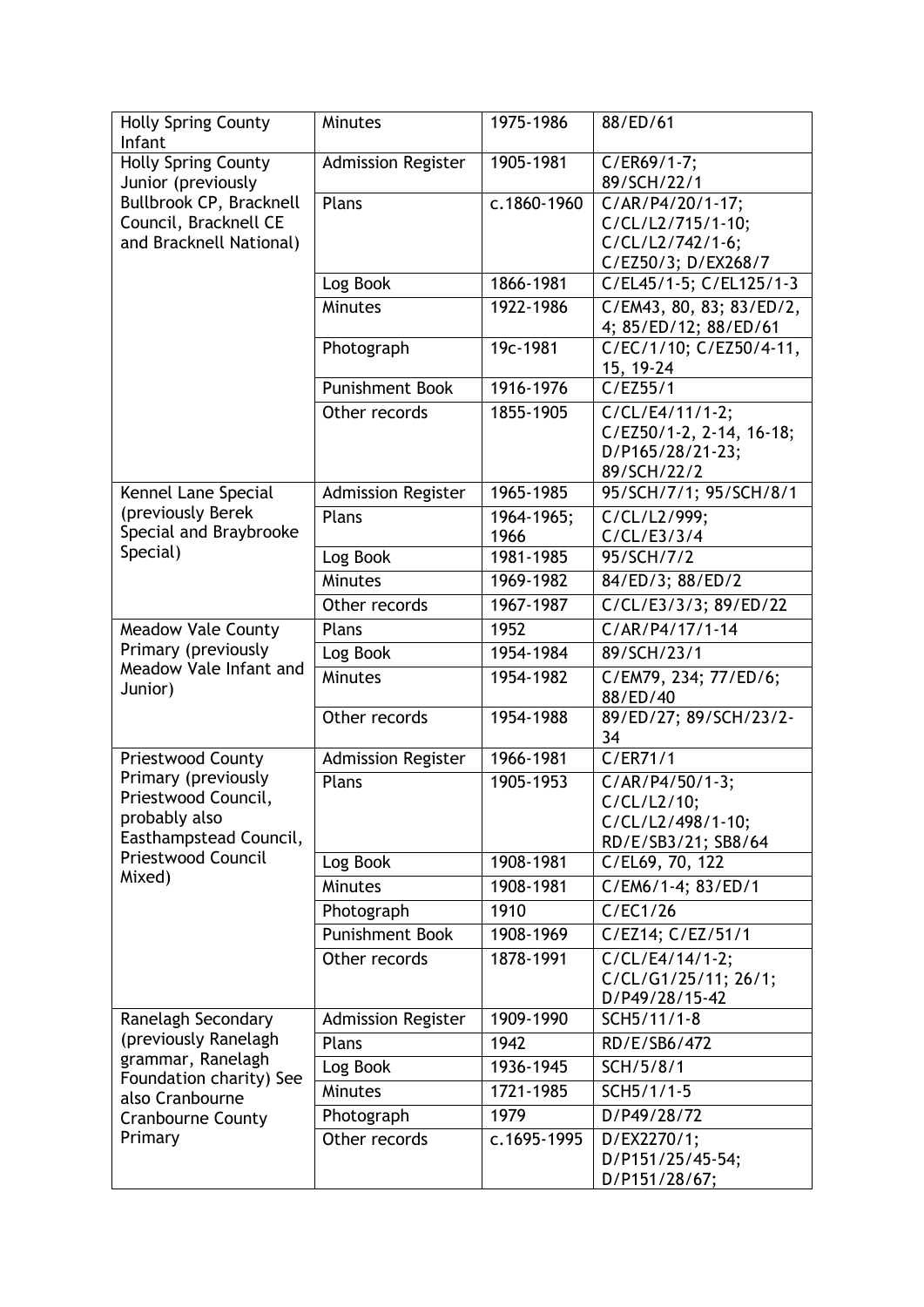|                               |                           |            | D/P165/25/1; SCH5/3/1;                     |  |  |
|-------------------------------|---------------------------|------------|--------------------------------------------|--|--|
|                               |                           |            | $4/1-9$ ; $5/1-2$ ; $6/1-4$ ; 7;           |  |  |
|                               |                           |            | 18/1-8; T/F26/1                            |  |  |
| <b>Rectory Lane Secondary</b> | Plans                     | 1953-1966  | C/CL/L2/541/1-7;                           |  |  |
|                               |                           |            | C/CL/L2/557/1-11;                          |  |  |
|                               |                           |            | C/CL/L2/940A-B; 1004                       |  |  |
| Sandy Lane County             | Plans                     | 1953-1954  | C/AR/P4/18/1-12;                           |  |  |
| Primary                       |                           |            | C/CL/L2/504/1-12                           |  |  |
|                               | <b>Minutes</b>            | 1956-1986  | C/EM80; 77/ED/7;                           |  |  |
|                               | Other records             | 1956-1987  | 88/ED/5-6; 89/SCH/43/1<br>89/SCH/43/2-7    |  |  |
| The Pines Infant              | <b>Minutes</b>            | 1973-1985  |                                            |  |  |
|                               |                           |            | 88/ED/8; 89/ED/32                          |  |  |
|                               | Other records             | 1984-1987  | 89/ED/25                                   |  |  |
| The Pines Junior              | <b>Minutes</b>            | 1973-1982  | 88/ED/8                                    |  |  |
|                               | Other records             | 1984-1987  | 89/ED/24                                   |  |  |
| <b>Wildridings County</b>     | <b>Minutes</b>            | 1967-1982  | 88/ED/7                                    |  |  |
| Primary (previously           | Photograph                | 1968       | 90/SCH/6/1                                 |  |  |
| <b>Wildridings County</b>     | Other records             | 1985-1986  | 89/ED/28                                   |  |  |
| Junior and Infant)            |                           |            |                                            |  |  |
| Cranbourne                    |                           |            |                                            |  |  |
| Cranbourne County             | <b>Admission Register</b> | 1915-1933  | D/EX1979/1-2                               |  |  |
| Primary (previously           | Plans                     | 1923-1957  | C/AR/P4/150/1-8;                           |  |  |
| Cranbourne Ranelagh           |                           |            | C/CL/L2/120/1-2;                           |  |  |
| CE)<br>See also Bracknell,    |                           |            | C/CL/L2/121/1-2;                           |  |  |
| Ranelagh                      |                           |            | C/CL/L2/161/1-2;                           |  |  |
|                               |                           |            | C/CL/L2/633/1-6;<br>RD/E/SB9/301; SB10/127 |  |  |
|                               | <b>Minutes</b>            | 1922-1979  | SCH5/1/1-2; C/EM44, 75,                    |  |  |
|                               |                           |            | 235; 82/ED/36                              |  |  |
|                               | Other records             | 1695-1932  | C/CL/E4/114;                               |  |  |
|                               |                           |            | D/EX1979/3-6; SCH5/6/5-                    |  |  |
|                               |                           |            | 10                                         |  |  |
| Crowthorne                    |                           |            |                                            |  |  |
| Crowthorne CE Primary         | <b>Admission Register</b> | 1962-1978  | 89/SCH/41/5-6                              |  |  |
|                               | Plans                     | 1901-1971  | $C/AR/P4/38/1-5;$                          |  |  |
|                               |                           |            | 89/SCH/41/9-10;                            |  |  |
|                               |                           |            | RD/E/SB8/51;                               |  |  |
|                               |                           |            | C/CL/L2/981; 1077;                         |  |  |
|                               |                           |            | C/CL/L2/846                                |  |  |
|                               | Log Book                  | 1875-1984  | D/P102B/28/1-5;                            |  |  |
|                               |                           |            | 89/SCH/41/1-4                              |  |  |
|                               | <b>Minutes</b>            | 1874-1926  | 89/SCH/41/18                               |  |  |
|                               | Photograph                | 1939-1970s | 89/SCH/41/11-17                            |  |  |
|                               | <b>Punishment Book</b>    | 1904-1963  | 89/SCH/41/7                                |  |  |
|                               | Other records             | 1915-1985  | 89/SCH/41/8, 19, 20                        |  |  |
| Crowthorne Special            | Plans                     | 1914       | C/CL/L2/87                                 |  |  |
| Subjects                      | Other records             | 1907-1910  | C/CL/G1/25/40                              |  |  |
| Centre/Cookery Centre         |                           |            |                                            |  |  |
| <b>Edgbarrow Secondary</b>    | Plans                     | 1957-1958; | C/CL/L2/638/1-25;                          |  |  |
|                               |                           | 1960-1962  | C/CL/L2/681/1-7;                           |  |  |
|                               |                           |            | C/CL/L2/826; 869                           |  |  |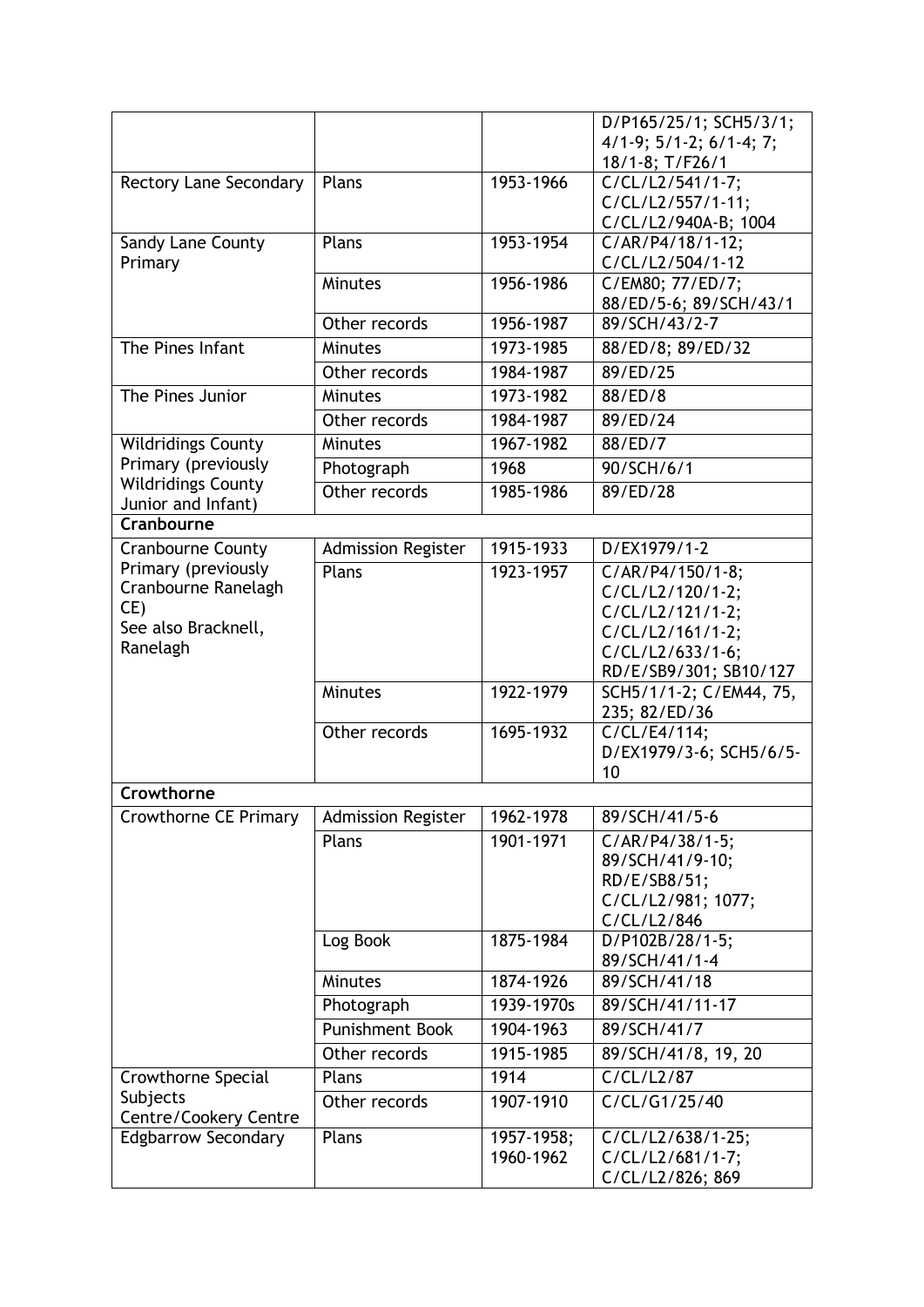|                                                                | <b>Minutes</b>            | 1903-1982     | C/CL/E4/26; C/EM94;<br>84/ED/2; 88/ED/34                                 |
|----------------------------------------------------------------|---------------------------|---------------|--------------------------------------------------------------------------|
| <b>Hatch Ride County</b>                                       | <b>Minutes</b>            | 1973-1978     | C/EM176, 209                                                             |
| Primary                                                        |                           |               |                                                                          |
| Oaklands County Infant                                         | Plans                     | 1965-1966     | C/CL/L2/1017                                                             |
|                                                                | Minutes                   | 1963-1985     | C/EM177; 88/ED/19                                                        |
| <b>Oaklands County Junior</b>                                  | <b>Minutes</b>            | 1963-1985     | C/EM177; 88/ED/20                                                        |
|                                                                | Plans                     | 1992          | D/EX2698/1/2                                                             |
|                                                                | Other records             | 1990-2007     | D/EX2698/1/1                                                             |
| Waverley                                                       | Plans                     | $1947 - 1948$ | RD/E/SB10/287                                                            |
| <b>Wellington College</b>                                      | Plans                     | 1930-1948     | RD/E/SB                                                                  |
|                                                                | Photograph                | 1904-1948     | Postcards/Crowthorne 1-<br>2, 5                                          |
|                                                                | Other records             | 1879-1884     | D/EX208/B8/1; 20/5                                                       |
| <b>Wildmoor Heath</b>                                          | <b>Admission Register</b> | 1873-1976     | SCH29/11/1-3                                                             |
| (previously Broadmoor                                          | Plans                     | 1965-1966     | C/CL/L2/1029                                                             |
| County Primary,<br><b>Broadmoor Council)</b>                   | Log Book                  | 1904-1981     | C/EL100; SCH29/8/1                                                       |
|                                                                | Minutes                   | 1950-1998     | $C/EM137/1-2$ :<br>SCH29/1/1, 3, 10                                      |
|                                                                | Photograph                | 1932-1982     | SCH29/15/1-17                                                            |
|                                                                | <b>Punishment Book</b>    | 1900-1964     | SCH29/12/1                                                               |
|                                                                | Other records             | 1903-2000     | C/CL/E4/25; SCH29/1/4-<br>9; 2-3; 5-6; 10; 16-18                         |
| Easthampstead                                                  |                           |               |                                                                          |
| Church Hill House                                              | <b>Admission Register</b> | 1955-1994     | 95/SCH/9/1-2                                                             |
| Hospital                                                       | Minutes                   | 1971-1982     | 88/ED/2                                                                  |
| Easthampstead Park<br>College                                  | Plans                     | 1947-1961     | $C/AR/P2/3/1-5;$<br>C/CL/L2/400A, 401B;<br>C/CL/L2/823                   |
|                                                                | Minutes                   | 1950-1998     | C/EM101/1-4                                                              |
| <b>Easthampstead Park</b>                                      | Plans                     | 1971-1973     | C/CL/E4/13/2                                                             |
| Initially known as Great                                       | Photograph                | 1998          | D/EX2075/1                                                               |
| <b>Hollands Senior</b>                                         | Other records             | 1964-1973     | C/CL/E4/13/1                                                             |
| <b>Park Adult Education</b>                                    | <b>Minutes</b>            | 1978-1981;    | 88/ED/99;                                                                |
| Centre                                                         |                           | 1982-1985     | 89/ED/61                                                                 |
|                                                                |                           |               |                                                                          |
| St Michael's CE Primary                                        | Other records             | 1982-1985     | 89/ED/61                                                                 |
|                                                                | <b>Admission Register</b> | 1874-1959     | D/P49/28/6-11                                                            |
| (previously<br>Easthampstead CE,<br>Easthampstead<br>National) | Plans                     | 1871-1962     | C/AR/P4/49/1-10;<br>D/EX268/18;<br>D/P49/28/21/1-3;<br>D/P49/28/101/1-17 |
|                                                                | <b>Minutes</b>            | 1878-1977     | D/P49/28/15, 93-94                                                       |
|                                                                | Other records             | 1861-1985     | C/CL/E4/12; D/EZ90/1;<br>D/P49/28/12-41, 95-103                          |
| Sandhurst                                                      |                           |               |                                                                          |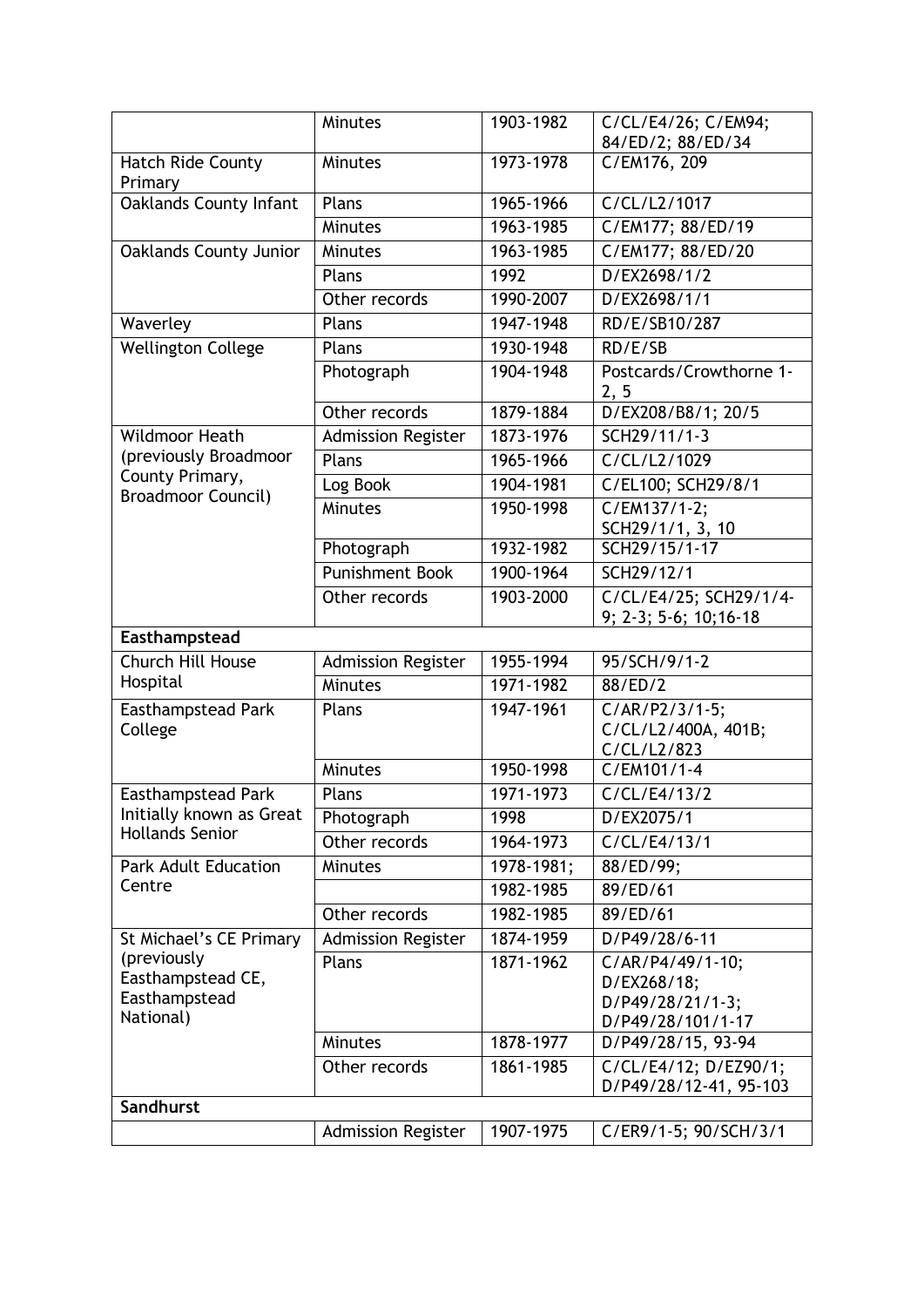| <b>College Town County</b>                   | Plans                     |                         |                              |
|----------------------------------------------|---------------------------|-------------------------|------------------------------|
|                                              |                           | 1910-1958;<br>1964-1965 | C/CL/L2/9, 41;               |
| Junior (previously<br><b>Lower Sandhurst</b> |                           |                         | C/CL/L2/651/1-12;            |
|                                              |                           |                         | C/CL/L2/990                  |
| Council)                                     | <b>Minutes</b>            | 1907-1974               | C/EM16/1, 2, 151             |
|                                              | Photograph                | c.1910                  | C/EC1/56 See also            |
|                                              |                           |                         | Sandhurst County             |
|                                              |                           |                         | Secondary.                   |
|                                              | Other records             | 1906-1927               | $\overline{C/CL/G1/25/7}$ ;  |
|                                              |                           |                         | D/EX1352/1                   |
| Eagle House                                  | Plans                     | 1937-1947               | RD/E/SB4/200; SB7/19;        |
| Preparatory                                  |                           |                         | SB10/70                      |
| <b>New Scotland Hill</b>                     | <b>Admission Register</b> | 1871-1925               | C/ER1/1, 2                   |
| <b>County Primary</b>                        | Plans                     | 1913; 1961              | C/AR/P4/99;                  |
| <b>Previously Sandhurst</b><br>Methodist     |                           |                         | C/CL/E4/70/2                 |
|                                              | Log Book                  | 1871-1943               | $C/EL42/1-3$                 |
|                                              | <b>Minutes</b>            | 1966-1982               | C/EM109, 152; 88/ED/4        |
|                                              | Other records             | 1896-1987               | C/CL/E4/70/1; C/EZ2;         |
|                                              |                           |                         | 89/ED/26                     |
| St Michael's CE Primary                      | <b>Admission Register</b> | 1871-1960               | D/P102/28/5-8                |
|                                              | Log Book                  | 1863-1919               | D/P102/28/9, 10              |
|                                              | <b>Minutes</b>            | 1895-1975               | D/P102/28/3, 4;              |
|                                              |                           |                         | 86/ED/118                    |
|                                              | Other records             | 1879-1938               | D/P102/25/1;                 |
|                                              |                           |                         | D/P102/28/11, 12             |
| Sandhurst County                             | Plans                     | 1944-1946               | RD/E/SB8/52; 9/199           |
| Secondary (previously                        | Log Book                  | 1907-1930               | C/EL66/1, 2                  |
| Lower Sandhurst                              | Minutes                   | 1933-1980               | C/EM108, 88/ED/24            |
| Council)                                     | Other records             | 1957                    | C/EZ13                       |
|                                              |                           | 1907-2007               | D/EX2109/1/1-5               |
|                                              | Photograph                |                         |                              |
| <b>Uplands Primary</b>                       | <b>Admission Register</b> | 1962-1972               | 89/SCH/21/1                  |
|                                              | Plans                     | 1961-1963               | C/CL/L2/832; 884             |
|                                              | Log Book                  | 1962-1996               | 97/SCH/1                     |
|                                              | <b>Minutes</b>            | 1962-1983               | 86/ED/112                    |
|                                              | Other records             | 1974-1987               | 82/ED/35, 89/ED/21           |
| Warfield                                     |                           |                         |                              |
| <b>Bullbrook National</b>                    | Other records             | 1895-1902               | D/EX208/B6/8-9               |
| <b>Schools</b>                               |                           |                         |                              |
| <b>Warfield CE Primary</b>                   | <b>Admission Register</b> | 1883-1918               | C/ER36/1                     |
| (previously Warfield                         |                           |                         |                              |
| National)                                    | Plans                     | 1936-1963               | C/AR/P4/132/1-3;             |
|                                              |                           |                         | RD/E/SB5/152;<br>C/CL/L2/913 |
|                                              | Log Book                  | 1863-1936               | $C/EL26/1-4$                 |
|                                              |                           |                         |                              |
|                                              | <b>Minutes</b>            | 1903-1945               | D/P144/25/41-42              |
|                                              | Other records             | 1866-1965               | C/CL/E4/15; C/ER36/2;        |
|                                              |                           |                         | C/EZ23; D/P144/25/34,        |
|                                              |                           |                         | 40, 43; D/EN/Q3              |
| [Unidentified]                               | Plans                     | 1934-1950               | RD/E/SB5/23                  |
| Winkfield                                    |                           |                         |                              |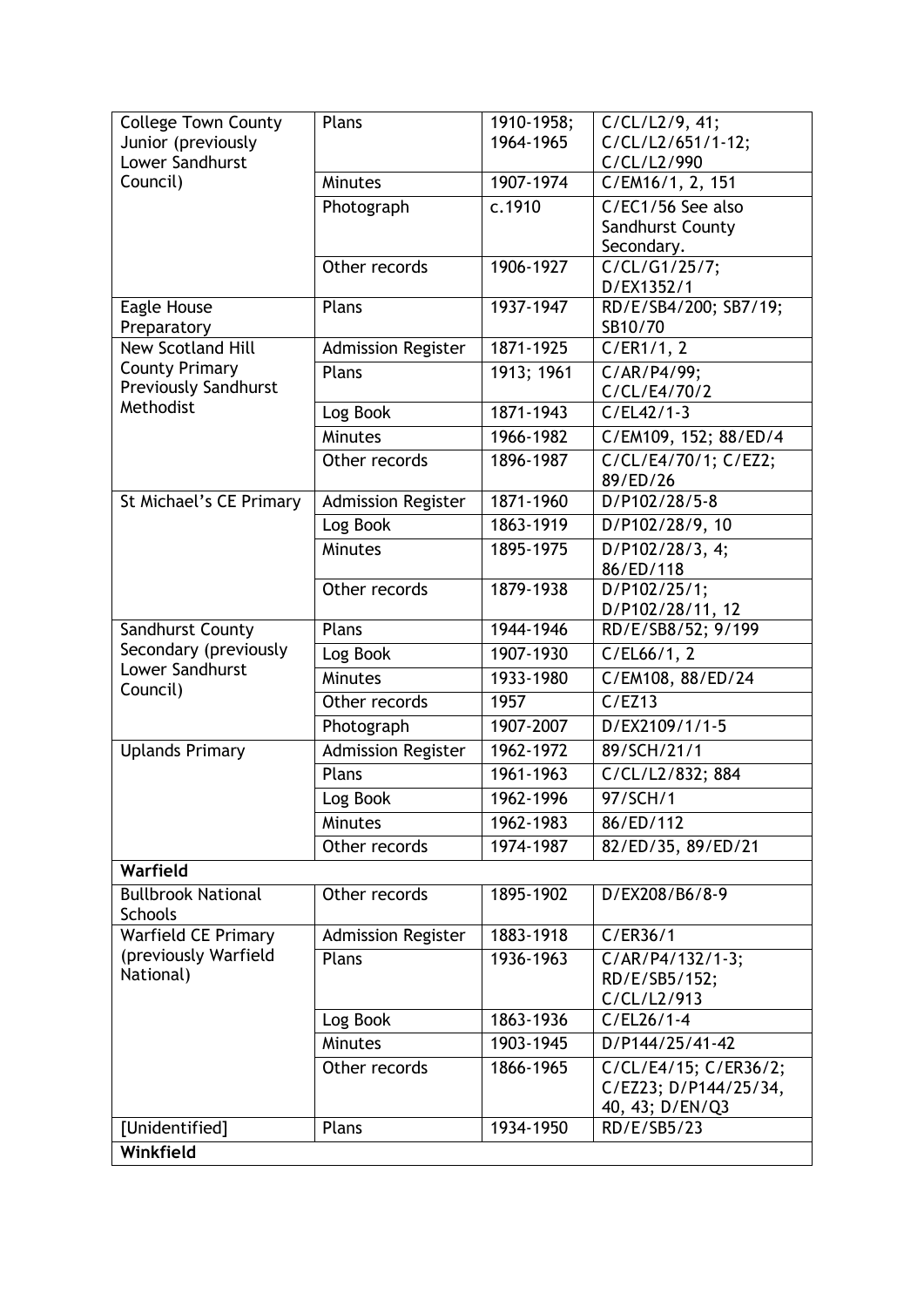| <b>Ascot Heath County</b><br>Infant (previously Ascot | Log Book                  | 1896-1993            | C/EL108-1-3;<br>90/SCH/13/1;                                                                                           |
|-------------------------------------------------------|---------------------------|----------------------|------------------------------------------------------------------------------------------------------------------------|
| Heath CE)                                             |                           |                      | 96/SCH/5/1                                                                                                             |
|                                                       | Minutes                   | 1967-1982            | 88/ED/3                                                                                                                |
| <b>Ascot Heath CE Junior</b>                          | Plans                     | 1853-1868            | C/AR/P4/148; D/EX268/3                                                                                                 |
| (previously Ascot Heath                               | Log Book                  | 1890-1966            | C/EL/109-111                                                                                                           |
| CE Boys and Ascot<br>Heath CE Girls)                  | Minutes                   | 1852-1979            | C/EM71,133;<br>D/P185/28/30                                                                                            |
|                                                       | Photograph                | c.1910               | C/EC/1/62                                                                                                              |
|                                                       | Other records             | 1866-1985            | C/CL/E4/113;<br>D/P185/28/21-35                                                                                        |
| <b>Burleigh Junior</b>                                | Plans                     | 1963-1965            | C/CL/L2/959;1003;<br>C/AR/P4/149/1-7                                                                                   |
| Heathfield                                            | Plans                     | 1930-1948            | RD/E/SB6/118                                                                                                           |
| Heatherdown                                           | Plans                     | 1931-1948            | RD/E/SB6/129, 214, 336;<br>SB9/290; SB10/194                                                                           |
| Lady Edridge evacuees                                 | <b>Admission Register</b> | 1939-1942            | C/ER26; RD/E/SB6/440                                                                                                   |
| Lambrook                                              | <b>Admission Register</b> | 1883-1962            | D/EX1832/2                                                                                                             |
|                                                       | Plans                     | 1973-1983            | D/EX1832/9/19                                                                                                          |
|                                                       | Photograph                | 1899-1995            | D/EX1832/5/2-7, 14; 9/4,<br>10-13, 15, 18, 30, 32-33,<br>35; 10-11                                                     |
|                                                       | <b>Punishment Book</b>    | 1992-1997            | D/EX1832/9/25                                                                                                          |
|                                                       | Other records             | 1921-1997            | D/EX1832/1, 3-9                                                                                                        |
| St Mary's CE Primary,<br>Winkfield Row                | <b>Admission Register</b> | 1955-2000            | SCH18/11/1-2                                                                                                           |
| (Incorporated Winkfield<br>Industrial 1895)           | Plans                     | 1903-1945            | C/AR/P4/151/1-3;<br>D/P151/28/29;<br>RD/E/SB8/53                                                                       |
|                                                       | Log Book                  | 1893-1895            | D/P151/25/30                                                                                                           |
|                                                       | Minutes                   | 1847-2008            | D/P151/25/25;<br>D/P151/28/3;<br>SCH18/1/1-13                                                                          |
|                                                       | Photograph                | $[c.1992] -$<br>1995 | SCH18/15/1-3                                                                                                           |
|                                                       | Other records             | 1834-2004            | C/CL/E4/115/1-2;<br>D/P151/25/22-24, 26-29;<br>D/P151/28/1-2, 4-28, 30-<br>40; SCH18/3/1-2; 6/1;<br>$7/1$ ; $18/1$ , 2 |
| <b>Winkfield Charity</b><br>School                    | Other records             | $[18C]$              | D/EN/Q5                                                                                                                |